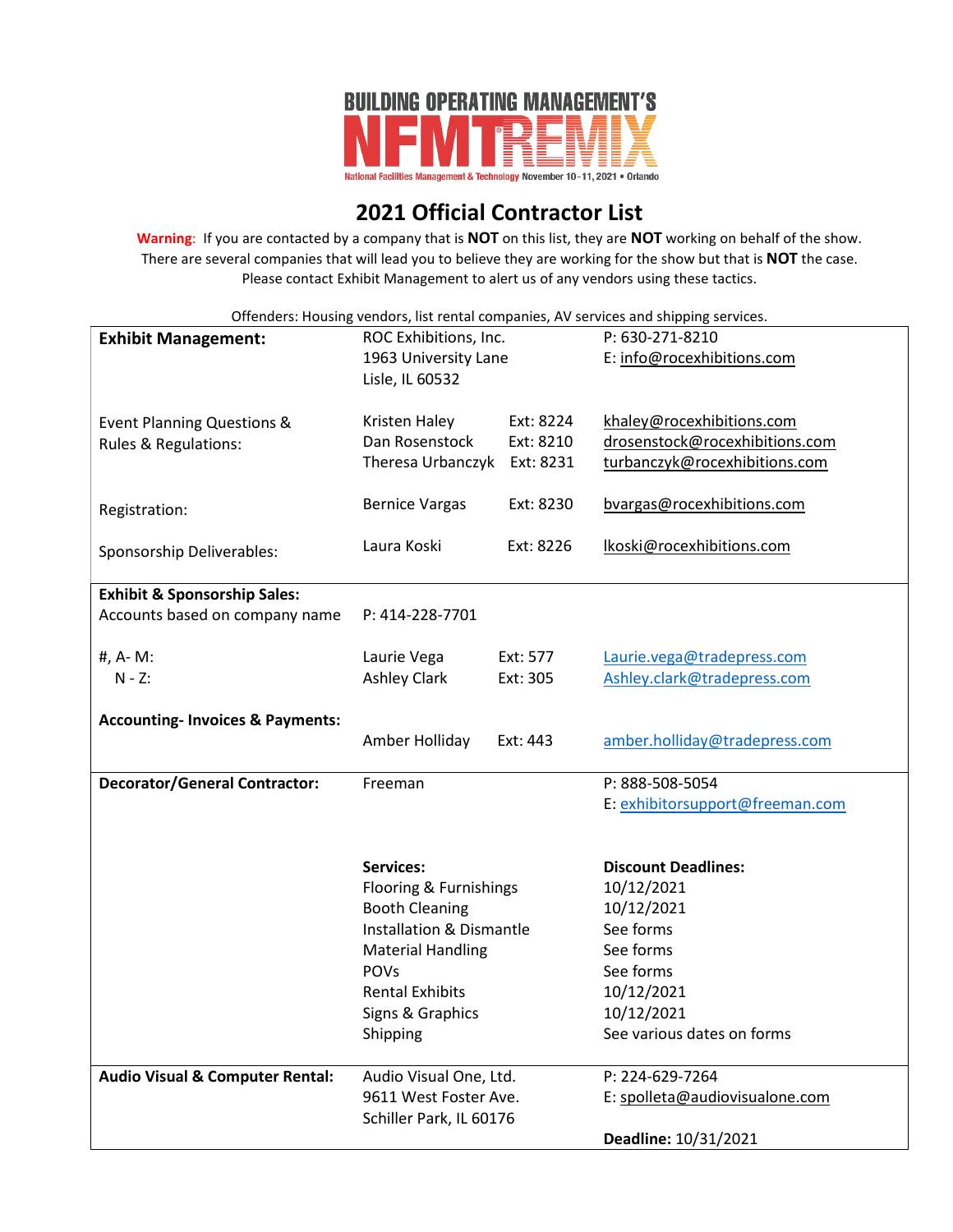| <b>Business Center:</b>                 | <b>FedEx Office</b>                       | P: 321-332-5426                                   |
|-----------------------------------------|-------------------------------------------|---------------------------------------------------|
|                                         | <b>Orange County Convention Center</b>    | E: kathy.maldonado@fedex.com                      |
|                                         | 9800 International Drive                  | <b>Website: FedEx Office-OCCC</b>                 |
| Hours:                                  | Orlando, FL 32819                         |                                                   |
| Monday-Friday 9:00 AM to 5:00 PM        |                                           | West Building Location: West C lobby              |
|                                         |                                           | across from the Citrus Café                       |
|                                         |                                           |                                                   |
|                                         |                                           |                                                   |
|                                         |                                           |                                                   |
| <b>Facility:</b>                        | <b>Orange County Convention Center</b>    | P: 800-345-9898                                   |
|                                         | 9800 International Drive                  | F: 407-685-9884                                   |
|                                         | Orlando, FL 32819                         |                                                   |
|                                         |                                           | E: exhibitor.services@occc.net                    |
|                                         | Exhibit Hall: West Building A1            | Online: www.occc.net/exhibitor                    |
|                                         | Incentive                                 |                                                   |
|                                         | <b>Services:</b><br><b>Rate Deadline:</b> |                                                   |
|                                         | Aerial lighting 10/20/21                  |                                                   |
|                                         | Cable TV<br>10/20/21                      |                                                   |
|                                         |                                           |                                                   |
|                                         | 10/20/21<br>Electrical                    |                                                   |
|                                         | Plumbing/Gas 10/20/21                     |                                                   |
|                                         | 10/20/21<br>Rigging                       |                                                   |
|                                         |                                           |                                                   |
| Florist:                                | Floral Expo                               | P: 407-855-0339                                   |
|                                         | 1264 La Quinta Dr.                        | E: orders@floralexpo.net                          |
|                                         | Suite D                                   |                                                   |
|                                         | Orlando, FL 32809                         |                                                   |
|                                         |                                           |                                                   |
| Food & Beverage:                        | Centerplate                               | P: 407-685-9857                                   |
|                                         | <b>Orange County Convention Center</b>    | P: Kelsey Kercado 407-685-5760                    |
|                                         | 9800 International Drive                  | F: 407-685-9859                                   |
|                                         | Orlando, FL 32819                         | E: Kelsey.Kercado@centerplate.com                 |
|                                         |                                           | Deadline: 10/15/2021                              |
|                                         |                                           | Note:                                             |
|                                         |                                           |                                                   |
|                                         |                                           | Product sample request deadline is:<br>10/20/2021 |
|                                         |                                           |                                                   |
| <b>Housing/Hotel Reservations:</b>      | Rosen Centre                              | To make reservations go to the travel             |
|                                         | 9840 International Dr                     | section of the event site.                        |
| <b>ALERT:</b> Be careful of any company | Orlando, FL 32819                         |                                                   |
| calling you to make hotel               |                                           |                                                   |
| reservations. For NFMT Remix you        | <b>Hyatt Regency Orlando</b>              | Deadline: By 10/15/2021 or when block is          |
| can only make reservations via          | 9801 International Drive                  | sold out whichever comes first.                   |
| instructions on our travel page.        | Orlando, FL 32819                         |                                                   |
|                                         |                                           |                                                   |
|                                         |                                           |                                                   |
| <b>Lead Retrieval:</b>                  | CompuSystems                              | P:<br>F:                                          |
|                                         |                                           |                                                   |
|                                         |                                           | Deadline:                                         |
|                                         |                                           |                                                   |
|                                         |                                           |                                                   |
|                                         |                                           |                                                   |
|                                         |                                           |                                                   |
|                                         |                                           |                                                   |